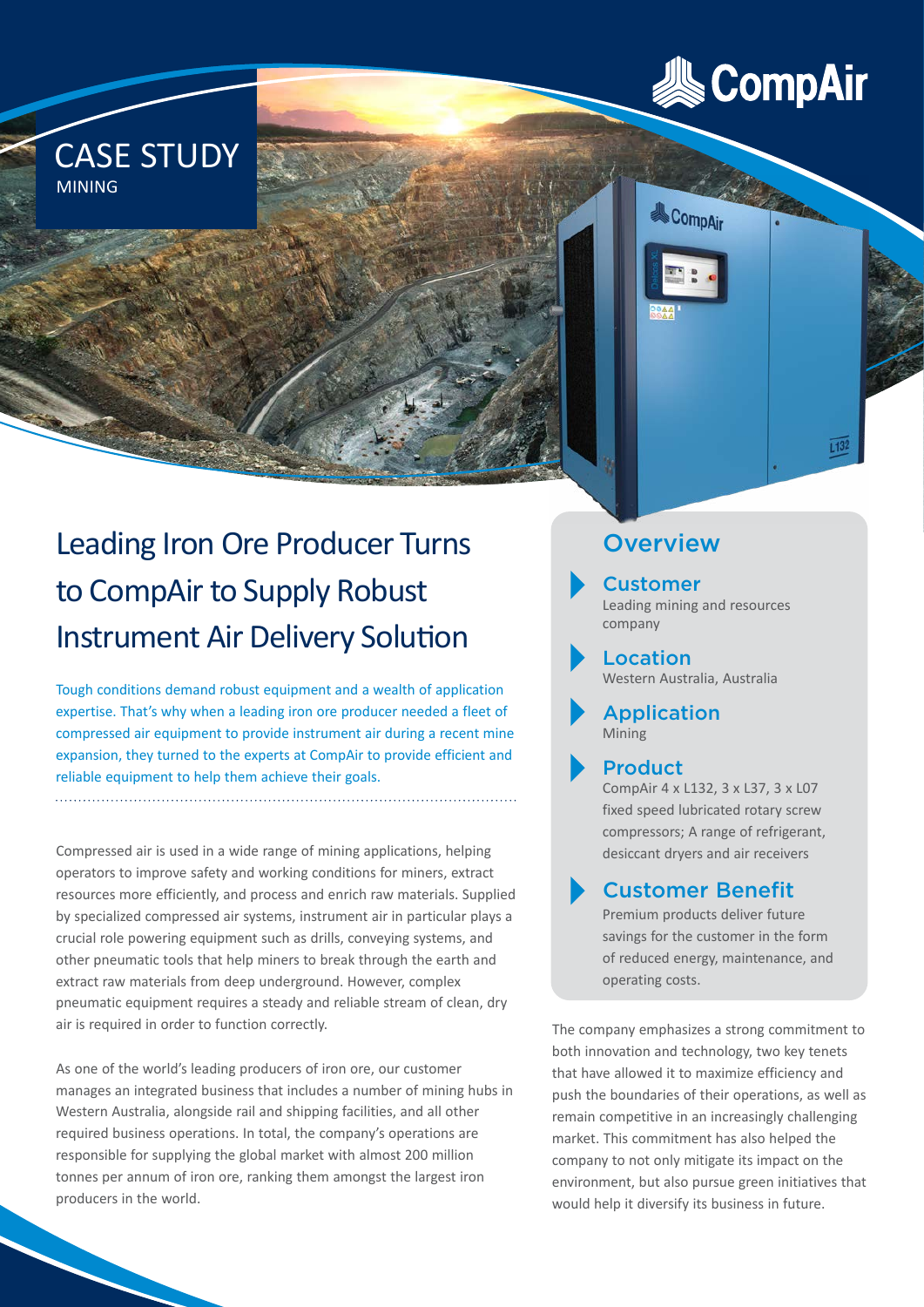

## Growth Drives Need

Having begun a major expansion project across multiple mine sites in Western Australia, the company required compressed air systems and equipment that would be capable of providing instrument air for a range of equipment on site.

Demanding desert conditions, where ambient temperatures can reach up to 50°C during the day and where sand and dust can wreak havoc on equipment, mean that experience and expertise are crucial in making the right equipment choice. Specifications and cost were also front of mind, with the chosen equipment vendor having to supply equipment that not only met strict specifications, but was also able to stay within the project budget.

That is why the company turned to the experts at CompAir to design and provide them with a complete compressed air solution that would address their need for high quality instrument air.

## Choosing the Right Tools

When designing a solution, the team at CompAir had a number of challenges to overcome. The harsh site conditions meant that any equipment selected had to be robust, and capable of performing in demanding desert environments with high ambient temperatures. Both compressors and downstream filtration systems also had to be sized correctly to meet the customer's specific requirements around pressure, air delivery, and air purity.

Budgetary constraints were also a concern. The team had to ensure that the proposed solution not only met the projects budgetary constraints, but worked to deliver future savings for the customer in the form of reduced energy, maintenance, and operating costs.

The team at CompAir proposed a solution built around their leading L Series compressors, consisting of four L132, three L37, and three L07 fixed speed lubricated rotary screw compressors. The solution also featured a range of refrigerant and desiccant dryers for air treatment, as well as air receivers for instrument air storage.

## Engineered for the Job

CompAir's L series of lubricated screw compressors are designed to provide the highest levels of quality, reliability, performance and efficiency. Powered by high efficiency electric motors, the L series guarantees lower  $\text{CO}_2$  emissions without sacrificing power or performance. The L series features a specially designed screw element that is manufactured in-house using the latest CNC rotor grinding and laser technology, ensuring unrivalled reliability and performance, alongside lower operating costs.

The L132 and L37 feature a 132kW IE3 and 37kW IE3 electric motors, providing a pressure range from 7.5 to 13 bar(g). A large surface after cooler is used to maintain low operating and discharge temperatures, while a high performance twostage filtration system provides the highest levels of air purity, delivering an oil carryover of less than 3 ppm.